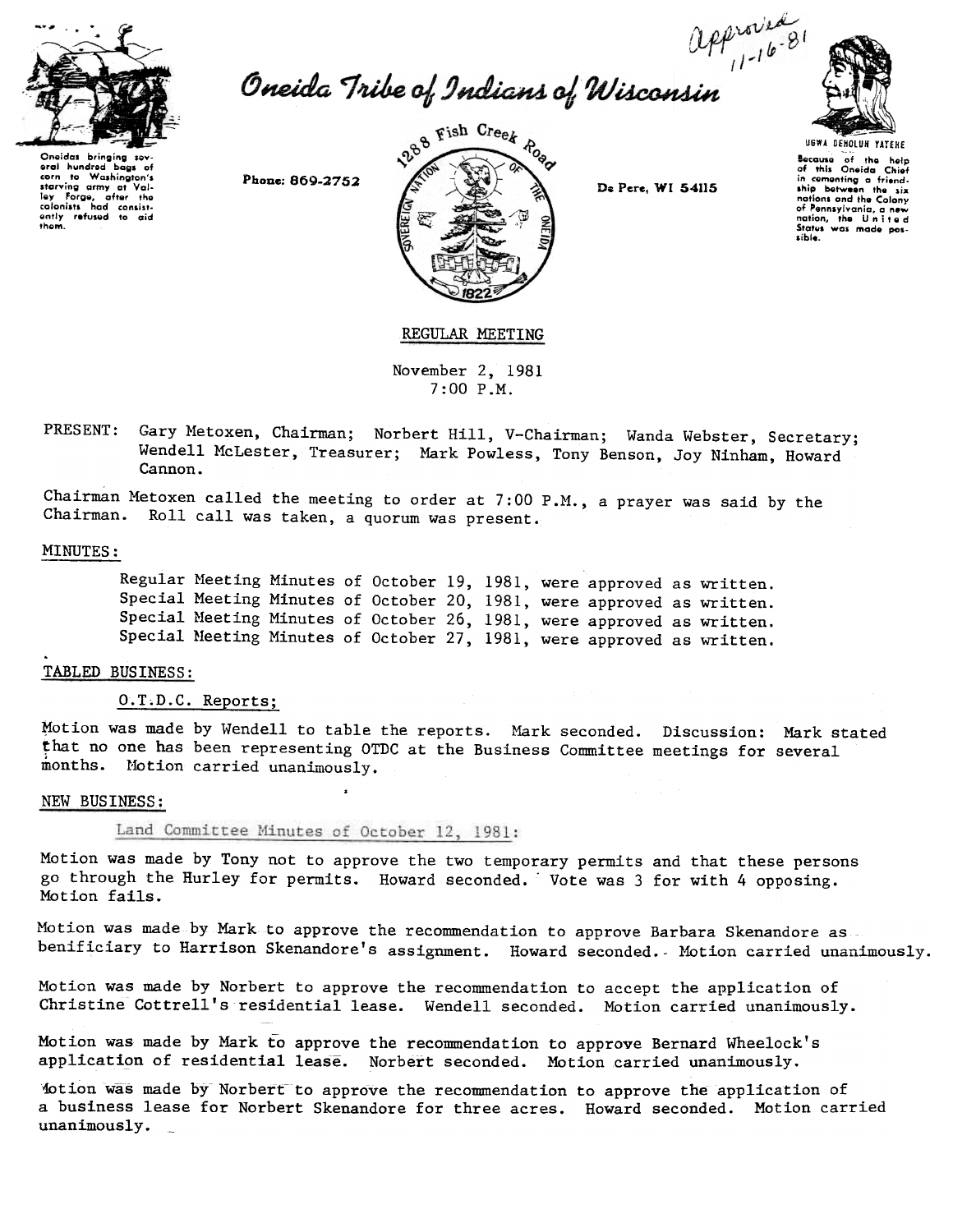*Aneida Tribe of Indians of Wisconsin* Regular Meeting - November 2, 1981 Page 2

Motion was made by Norbert to adopt the resolution to request the BIA to proceed in the Trust acquisition of the  $\frac{1}{4}$  acre of land behind O.R.C.O.A. Howard seconded. Vote was 6 for with 1 abstention (Mark). Motion carried. -

Motion was made by Wendell to approve the recommendation that the Land Committee negotiate with Mr. Schneider the property on the corners of J & U. Howard seconded. Motion carried unanimously.

Motion was made by Norbert to approve the recommendation to leave the name of Stagger Lane as is for it's historical significance. Wendell seconded. Vote was 5 for with 1 abstention (Howard) and 1 opposing (Mark). Motion carried.

Motion was made by Howard to approve the recommendation of Carol Robelia's letter request. Wendell seconded. Motion carried unanimously.

Motion was made by Mark to approve the Coastal Management report. Norbert seconded. Motion carried unanimously.

Motion was made by Howard to approve the Title Search report. Wanda seconded. Motion carried unanimously.

# LAND COMMITTEE MINUTES OF OCTOBER 28, 1981:

Motion was made by Tony to approve the recommendation that the Land Committee, Housing Authority and members from the Commission meet on  $11/12/81$  at 5:00 P.M. to discuss the Woodcutting Ordinance. Howard seconded. Vote was 6 for with 1 abstention (Mark). Motion carried. (Jerry Hill will be working also on the Ordinance.)

Motion was made by Howard to approve the recommendation that Hurley Parkhurst be appointed as temporary monitor for the woodcutting project. Wendell seconded. Vote was 6 for with 1 abstention (Mark). Motion carried.

### LIBRARY REQUEST:

A request to modify the library budget was made by Barbara Denny, the fringe benefit line item would be modified, the amount being \$200 for the remainder of the year. Barbara also requested a possible leave of absence for 2 weeks. Motion was made by Howard to approve the requests. Tony seconded. Motion carried unanimously

#### TRAVEL REQUEST - BRUCE KING:

A travel request was made by Bruce King to attend a two day workshop in Chicago on November 12 & 13. The workshop title is Strategie Information for Management. Motion was made by Mark to approve the travel request for Bruce. Norbert seconded. Motion carried unanimously.

#### LAND ACQUISITION:

A resolution was presented from Carl Rasmussen to begin the process of acquisition of three acres of land for sale by Wendell McLester. Motion was made by Howard to adopt the resolution. Joy seconded. Vote on the motion was 5 for with 1 abstention (Wendell) and 1 opposing (Mark). Motion carried.

#### TRAVEL REQUEST:

Chairman Metoxen requested travel to Ashland on 11/3/81 to attend a meeting on PL-638 and also the tenative FY' 82 budget.

Motion was made by Norbert to approve the travel request. Tony seconded. Motion carried unanimously.

### FINANCE AND APPROPRIATION RECOMMENDATION;

Recommendation from the Finance and Appropriation Committee for a modification of the EOC budget in the amount of \$1891.

Motion was made by Norbert to approve the recommendation. Mark seconded. Motion carried unanimously.